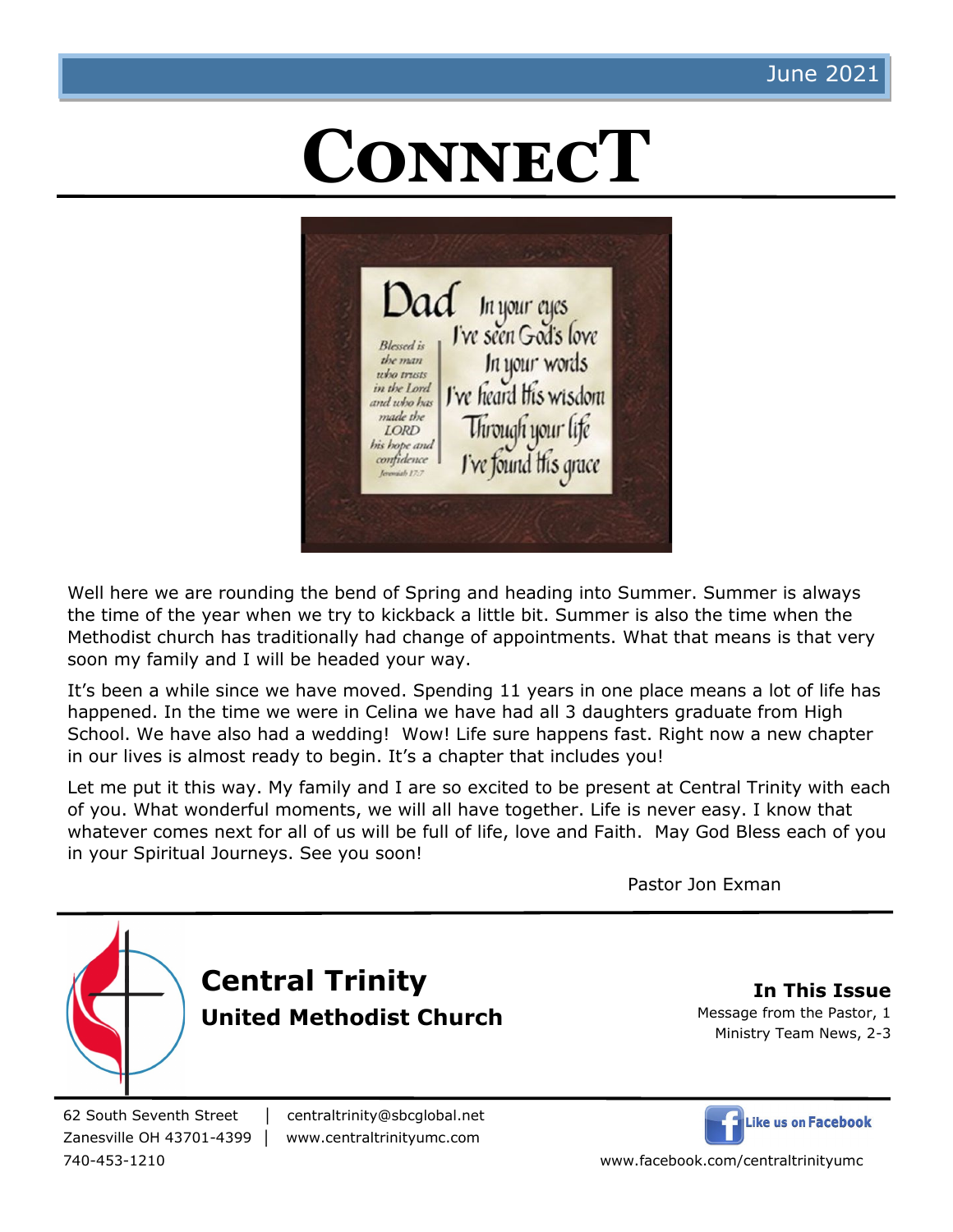## 2 **Ministry Team News** June 2021

**Church Staff**

In Ministry with you …

**Lead Pastor** Steve Judson

**Associate Pastor** Jon Carter

**Children's Ministries** Kifin Judson

**Director of Music** Jim McLaughlin

**Chancel & Children's Choir** Ann Sims

**Wesleyan & Carillon Bells** Andy Ruetz

**Nursery Attendants** Callie Carter Sue Loader

**Secretary** Barb Colvin

**Treasurer** Holly Ruetz

**Financial Secretary** Rick Mohler

**Custodian** John Thomas

#### **Sunday Schedule**

9:00 a.m. *Ignite* Service 9:00 a.m. Sunday School 10:30 a.m. Worship

Childcare provided each Sunday 8:50 to 11:30 a.m.

Handicapped parking available at North entrance of parking lot

**Office Hours** Mon. – Thu. 9 a.m. – 3 p.m. Closed Noon – 1 p.m. Fri. 9 a.m. - Noon

#### **Many Thanks**

A heartfelt thank you to Patty Bradley, Janice Deal, Marcie Hunter, Janet James, Diane Jones, Mary Longshore, Brenda Mackall, Sandra Robe, Kay Stubbins, Bill Williamson & Sue Wright for helping in the office this past month. The contract of the Staff of Staff of the Staff of the Staff of the Staff of the Staff of the Staff of the Staff of the Staff of the Staff of the Staff of the Staff of the Staff of the Staff of the



Congratulations to Bryce and Amanda Cooper on the birth of Demi Grace Cooper, May 21. Great-grandmother is Brenda Mackall.

### **United Methodist Women**

**United Methodist Women** meets Tuesday, June 1, 6 p.m. at the church. Please continue to collect L dollars. Remember that books are available in the church library and the public library to complete one of the plans for the Reading Program.

**Angel Wings Prayer Shawl Ministry** meets Thursdays, 5 p.m. at the church. All are welcome for stitching, praying, and fellowship.

#### **Church Website Update**

Recently the C.T. church history has been updated on our website. Take a look and enjoy. centraltrinityumc.com (click – Start Here, scroll down to – Our History)

## **Sharing Our Christian Hope and Sympathy With**

the family & friends of Anne Hoffer who passed April 22, 2021.

#### **"80 Plus Club"**

#### **Happy Birthday**

Esther Jones, June 6 3733 Leasure Court S.

Marcie Hunter, June 13 322 E. Taylor St.

Mary Cohagen, June 22 1165 Taylor St.

Rodney Humphrey, June 29 479 Stewart St.

If we missed anyone or do not have the date right, please call the church office.

| Average YTD attendance: |
|-------------------------|
| May worship attendance  |

(through 5/23): 128

| <b>April 2021 Financial Report</b> |         |  |  |
|------------------------------------|---------|--|--|
| <b>YTD Budget</b>                  | 147,598 |  |  |
| <b>YTD Income</b>                  | 129,019 |  |  |
| <b>YTD Expenses</b>                | 133,829 |  |  |

62 South Seventh Street │ centraltrinity@sbcglobal.net Zanesville OH 43701-4399 │ www.centraltrinityumc.com



740-453-1210 www.facebook.com/centraltrinityumc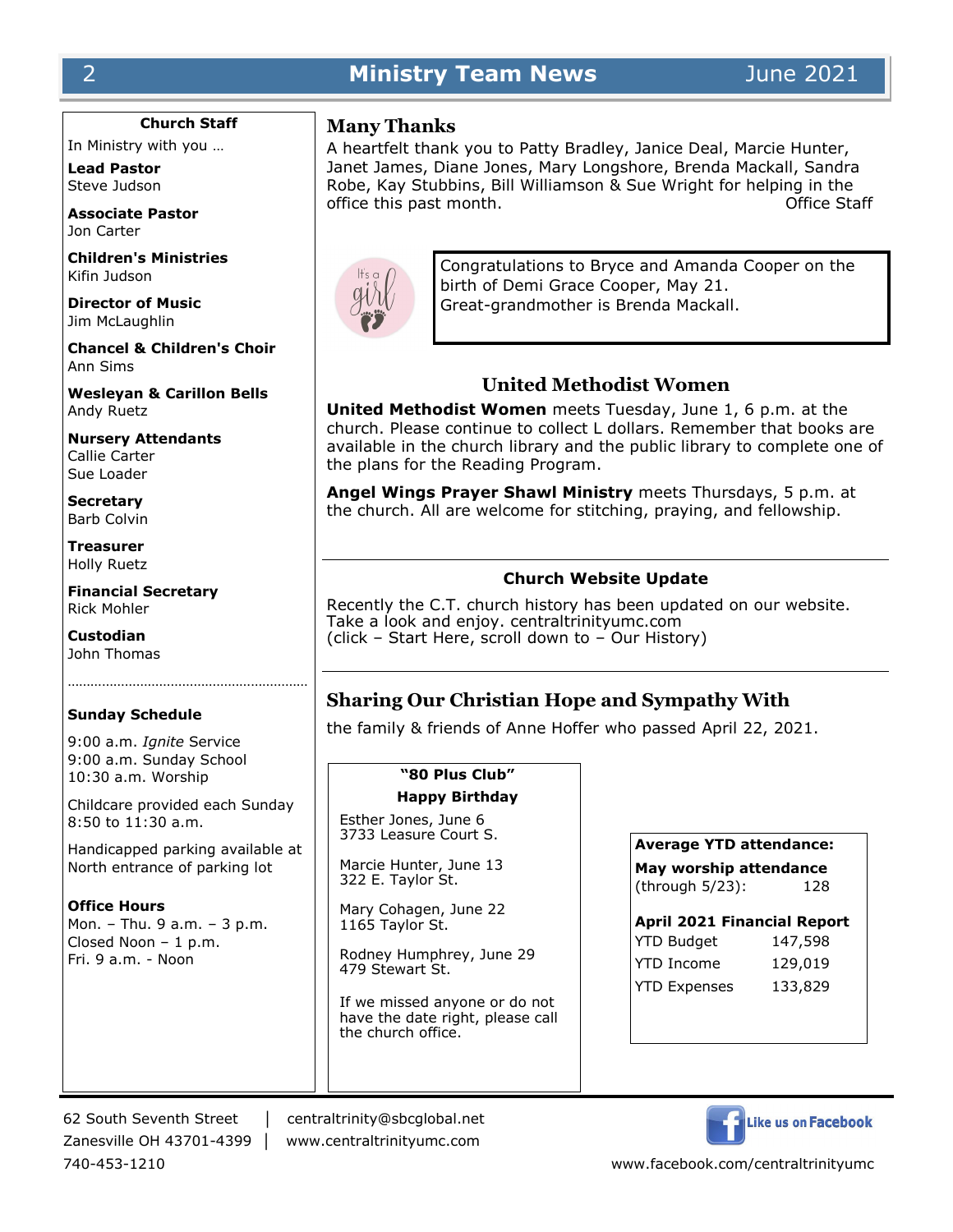#### **Family Life Ministries**

Start digging your 80's clothing out of your closet and get ready for our retro-themed VBS! Central Trinity's "Totally 80's" Vacation Bible School will be a mix of virtual and in-person experiences this year, with four video-based sessions available for you to use with your family and friends, beginning Sunday, July 11, and then wrapping up with an in-person celebration at the church on Friday, July 16, from 6:30– 8:00. The daily video sessions are full of fun, games, laughter, and learning and are easy for anyone to lead - even a middle schooler could guide younger kids through the lessons and activities. Start thinking now about who you would like to invite to your yard, garage, or living room to join the fun and meet Jesus with you and your family! And be sure to keep the evening of Friday, July 16, open on your calendar so you can come party 80's style with us! Watch for more information as we get closer to July 11, and ask Aimee Herrera or anyone on the Family Life Ministries team for more information.

#### **Memorial Band Summer Concerts**

The Zanesville Memorial Concert Band will be performing "free" music concerts this summer. With the pandemic, all concerts were cancelled last year. Most of the concerts are held outdoors at Zane's Landing Park, Market Street, near the Muskingum River. All the concerts begin at 7 p.m. If there is a weather concern, the concert moves to Secrest Auditorium. The concert schedule is: Sunday, June 20; Friday, July 2; Sunday, July 11; and Sunday, July 25. The Friday July 2 patriotic concert will be held indoors at Secrest Auditorium. For the outdoor concerts, bring a chair or a blanket. C.T. provides several of the band members. So, plan to attend and bring a friend to the restart of the Zanesville summer music tradition.



The **Habitat for Humanity Faith Build** house is making progress! Walls started going up last week and the roof should be started this weekend. The site leader's name is Aaron and he is great with teaching people how to do different projects. You don't need to have any experience, just a willingness to try!

Sign up to volunteer on the Habitat for Humanity website [www.habitatseo.org](http://www.habitatseo.org) or contact me for more information. Katie Garrett, 740-624-1127 (cell).

#### **Mission Team**

The Habitat for Humanity-Faith Build Coalition is underway. Central Trinity (CT) has made a monetary donation and members are volunteering time to make the new house for a reality for a local family.

This picture of an interior partition shows studs with notes on suppliers and volunteers. To sign up as a volunteer you must create an account on Habitat's website, [www.habitatseo.org.](http://www.habitatseo.org) It asks if you are part of a group and that is when you enter Central Trinity. Contact Katie for further information [\(katiegarrett6@gmail.com](mailto:katiegarrett6@gmail.com) or 740-297-4615). To be a part of a mission that you will always remember and makes a real difference, check with Katie.

The SOWER house build at Henderson Settlement is underway. Central Trinity has members scheduled to serve. If you can schedule a week to be a part of this build contact Duane Deal or Bill Williamson.

CT's relationship with Eastside Community Ministry is growing. Because of COVID's ever changing situation both ECM and CT are still planning for major reopening. ECM could use tutoring volunteers for summer school. Contact Dessie Craig at ECM for more information. The annual Eastside Community Ministry Golf Outing is scheduled for Friday, July 30 at Noon. Sponsorships are available. If you would like to be a sponsor (know a business or individual that would consider being a sponsor) or would like to play golf, contact the church office to get the necessary forms.

**Come as Yourself, Grow in Faith, Serve with Love**